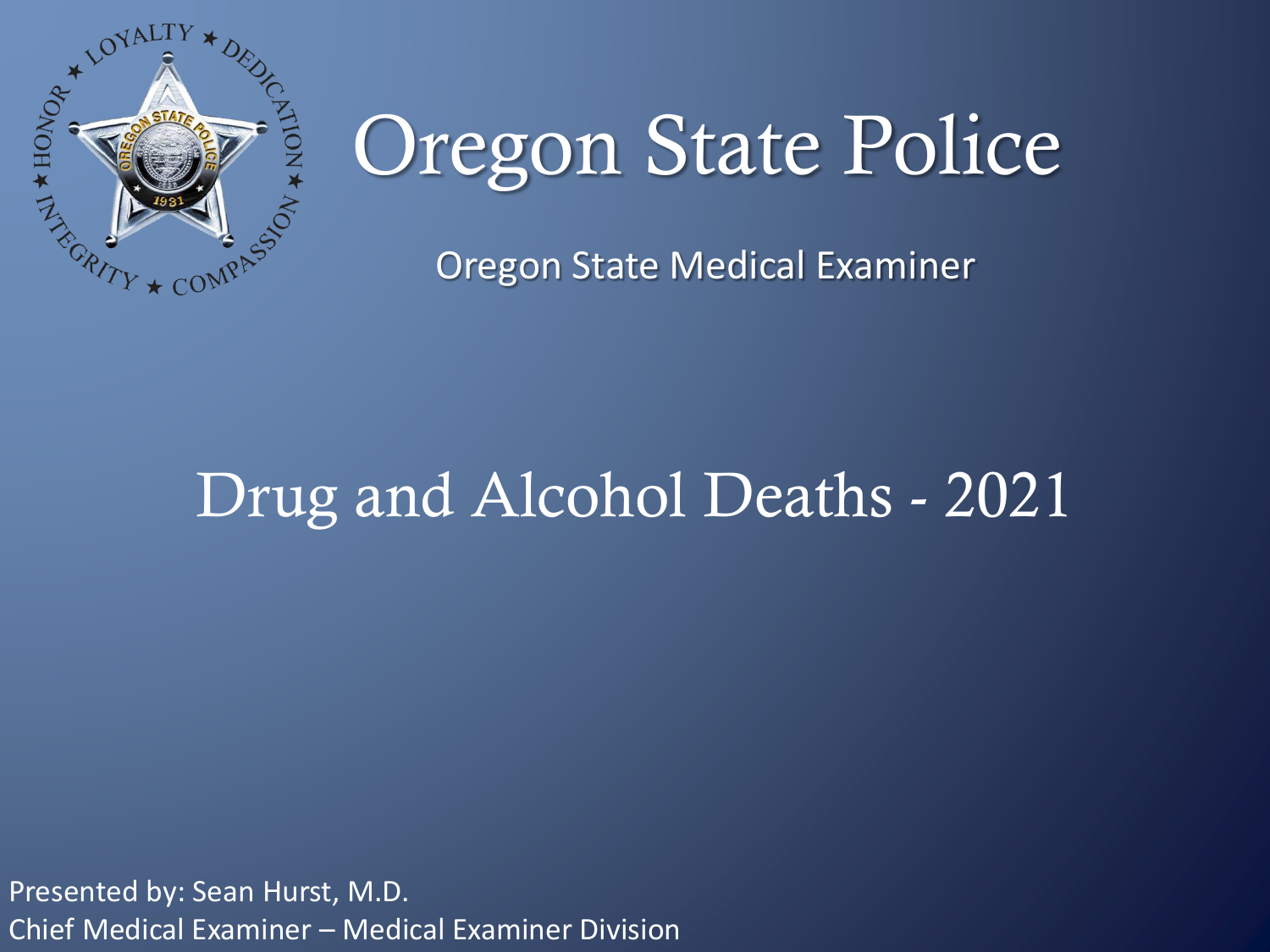# Medical Examiner: Caseload Drivers

- Population increases: As population increases so do deaths falling under medical examiner jurisdiction
- Drug overdoses: Continued rise in methamphetamine, heroin, and other opioid overdoses
- Requests for autopsies
- County Medical Examiner for Multnomah, Clackamas, Washington, Columbia, Harney, Lane, Wheeler, Douglas, Coos, Curry, Jackson, Josephine, and Klamath Counties
- Limited capacity in current facilities
- Reduced forensic pathologist workforce in 2022

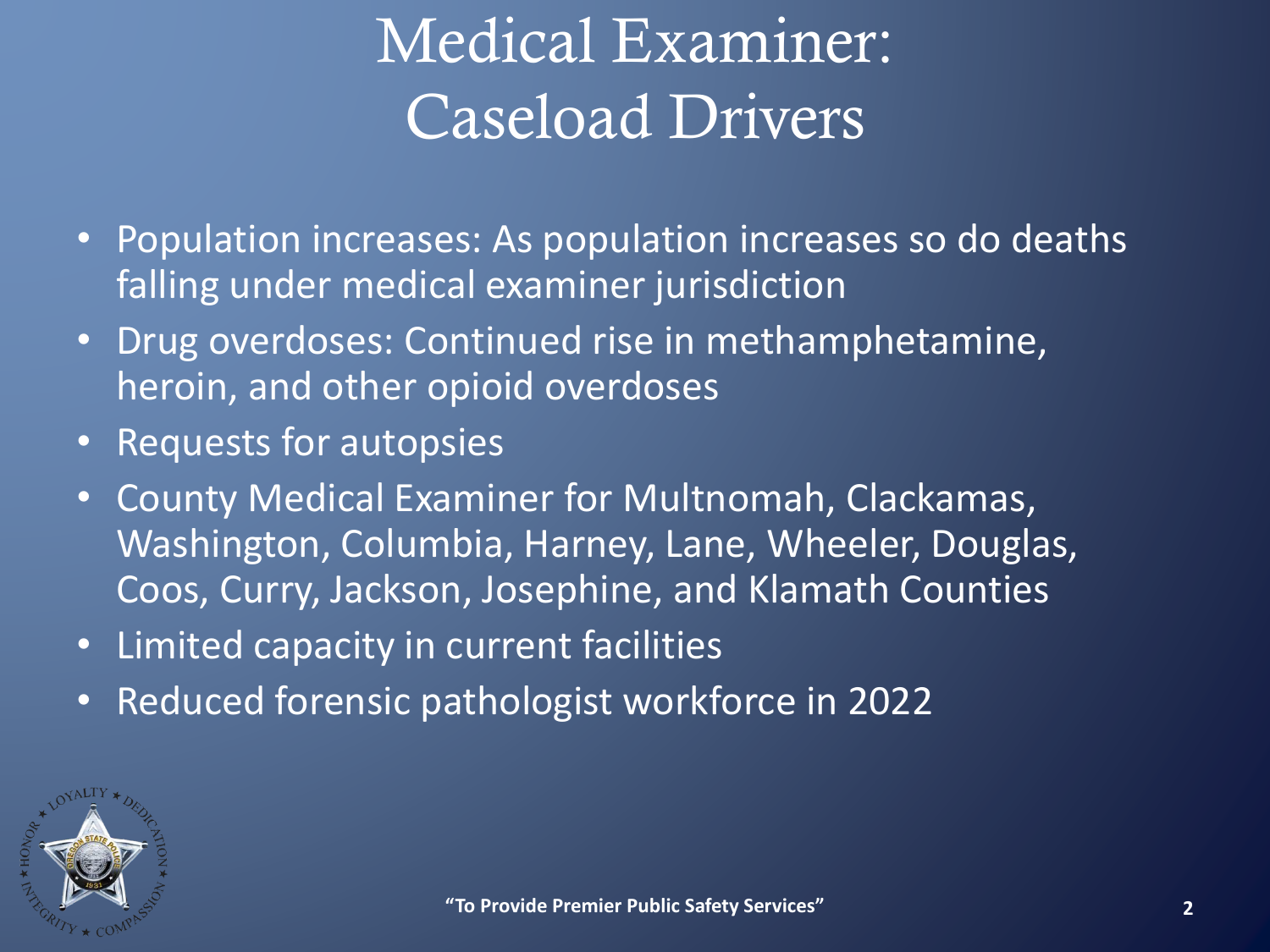### Medical Examiner System - Total Cases



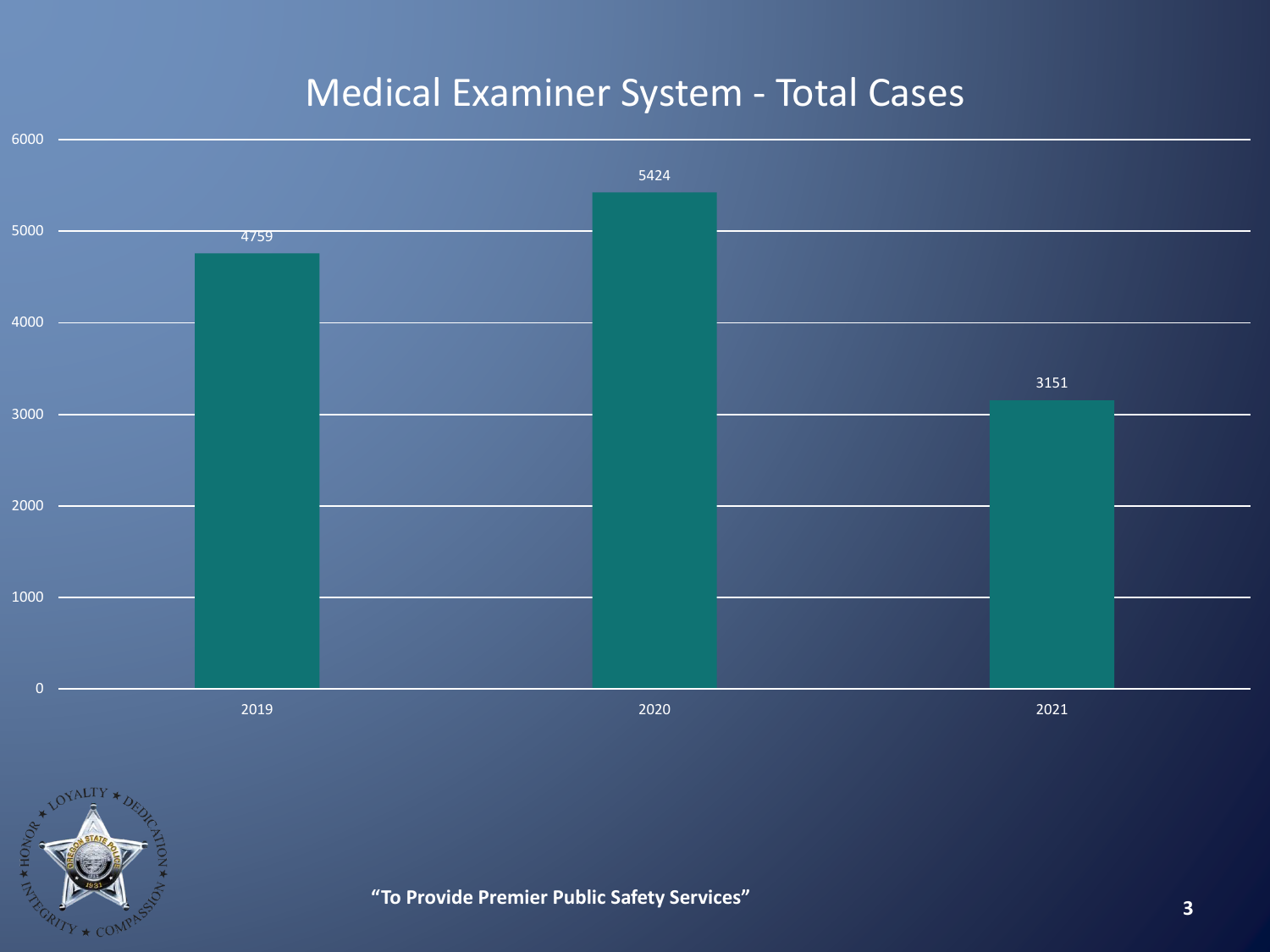# Deaths due to Drug Toxicity

Deaths

 $1000 -$ 872  $900 800 -$ 700 628 607  $600 500$  – 400  $300$   $\longrightarrow$ 200  $100 0 -$ 2019 2020 2021 - Q1/Q2 LOVALTY \*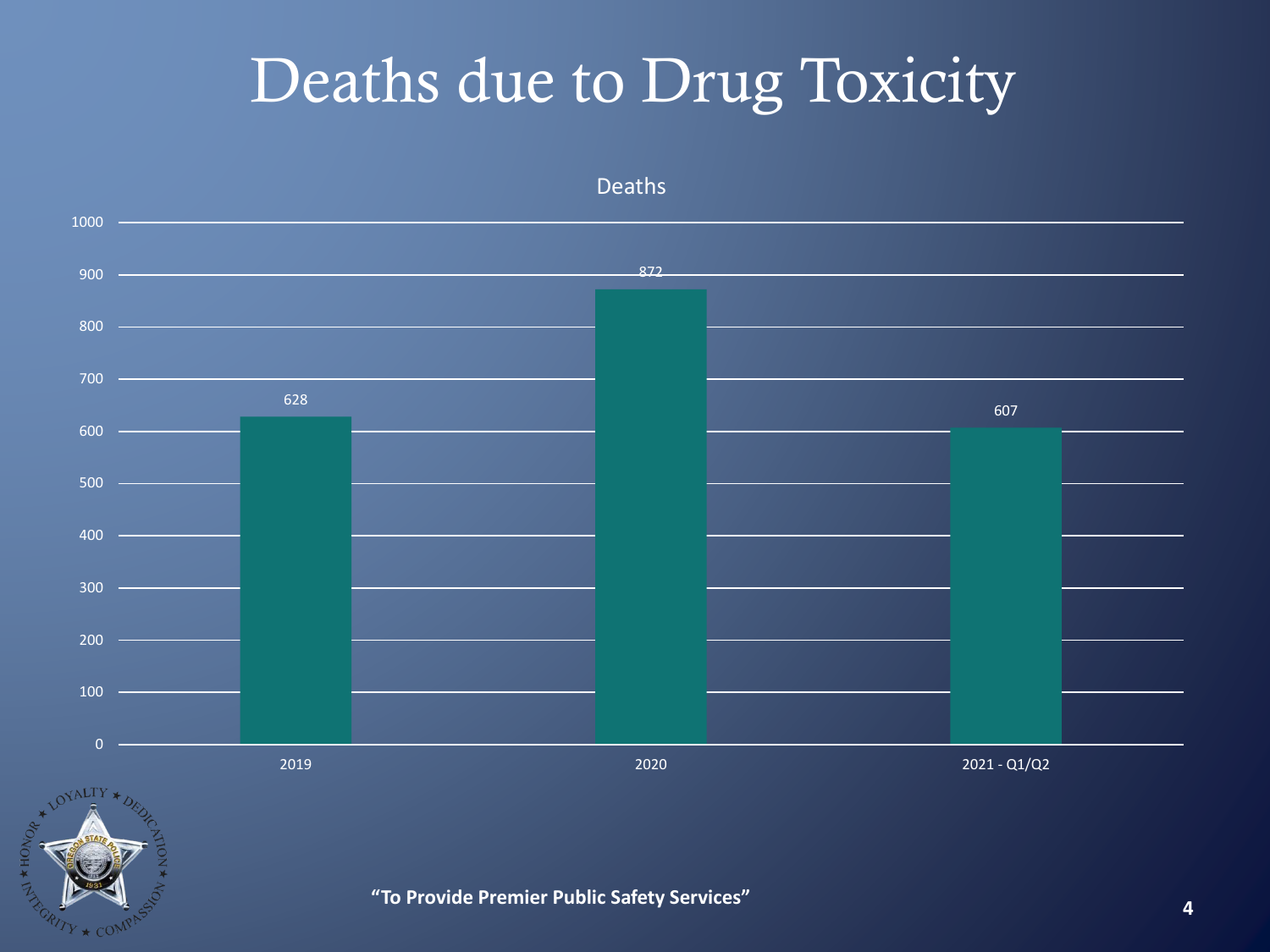### Deaths Due to Drug Toxicty



2020 2021

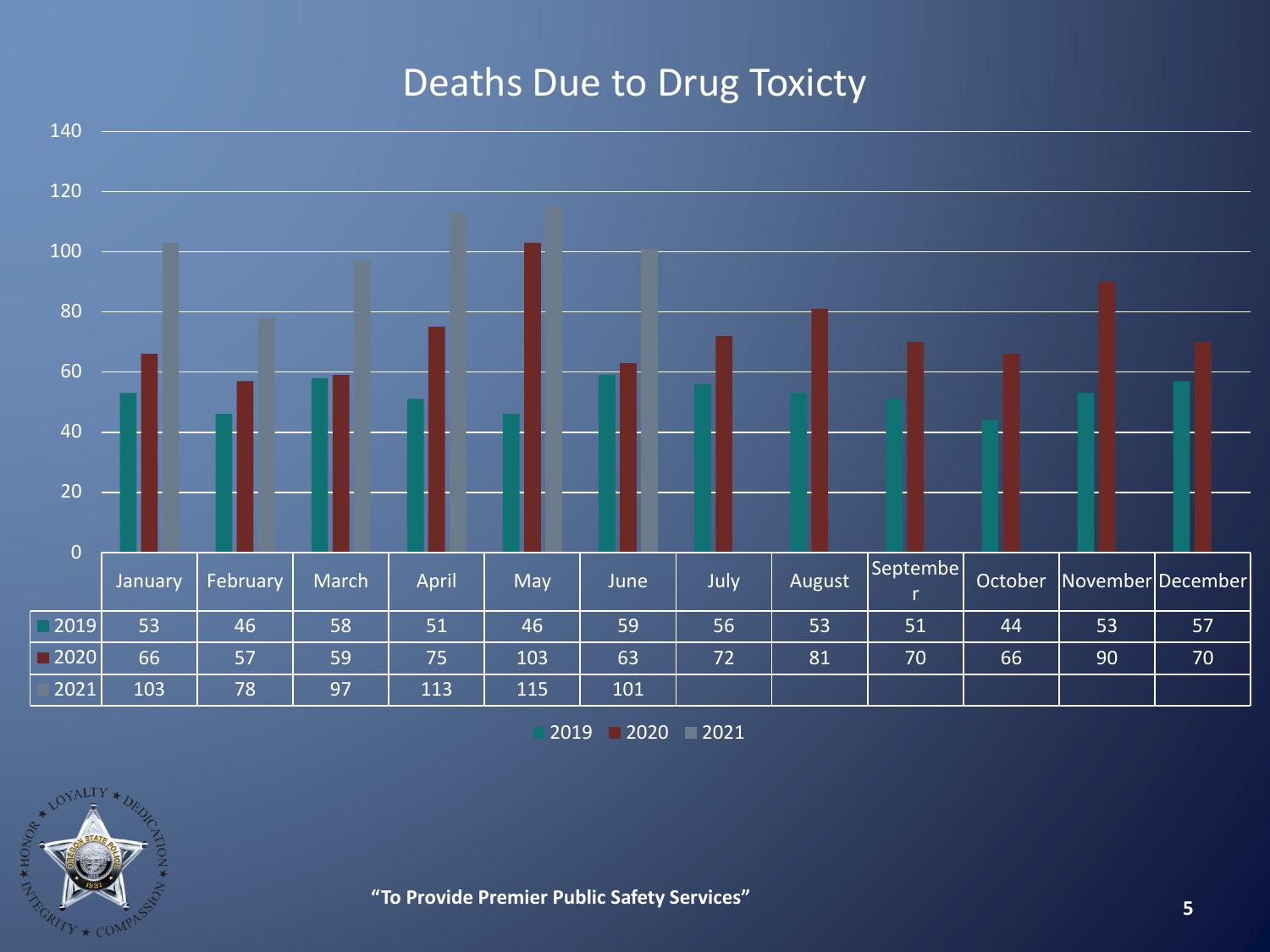#### **County Distribution of Drug Deaths**



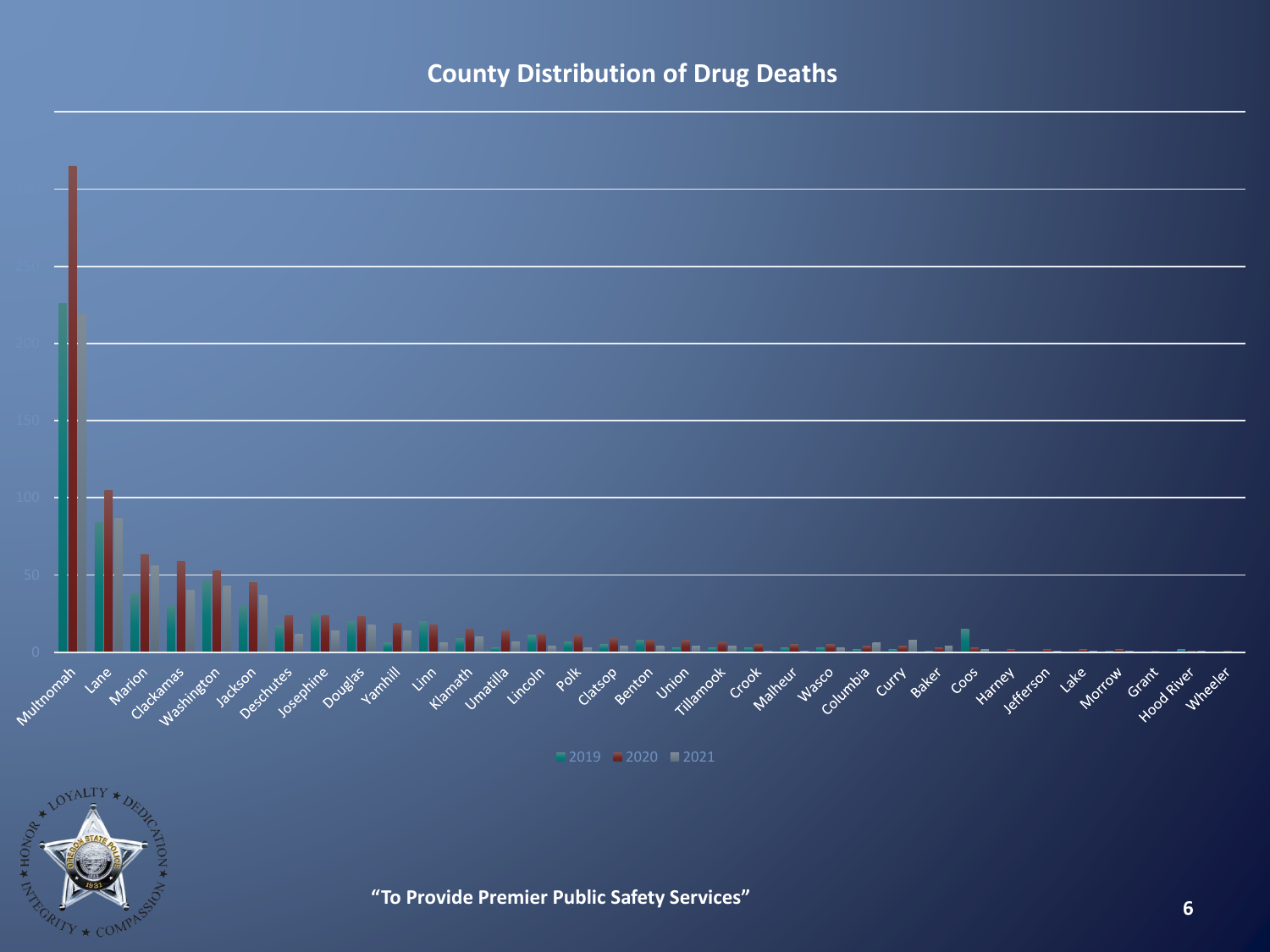# Manner of Death



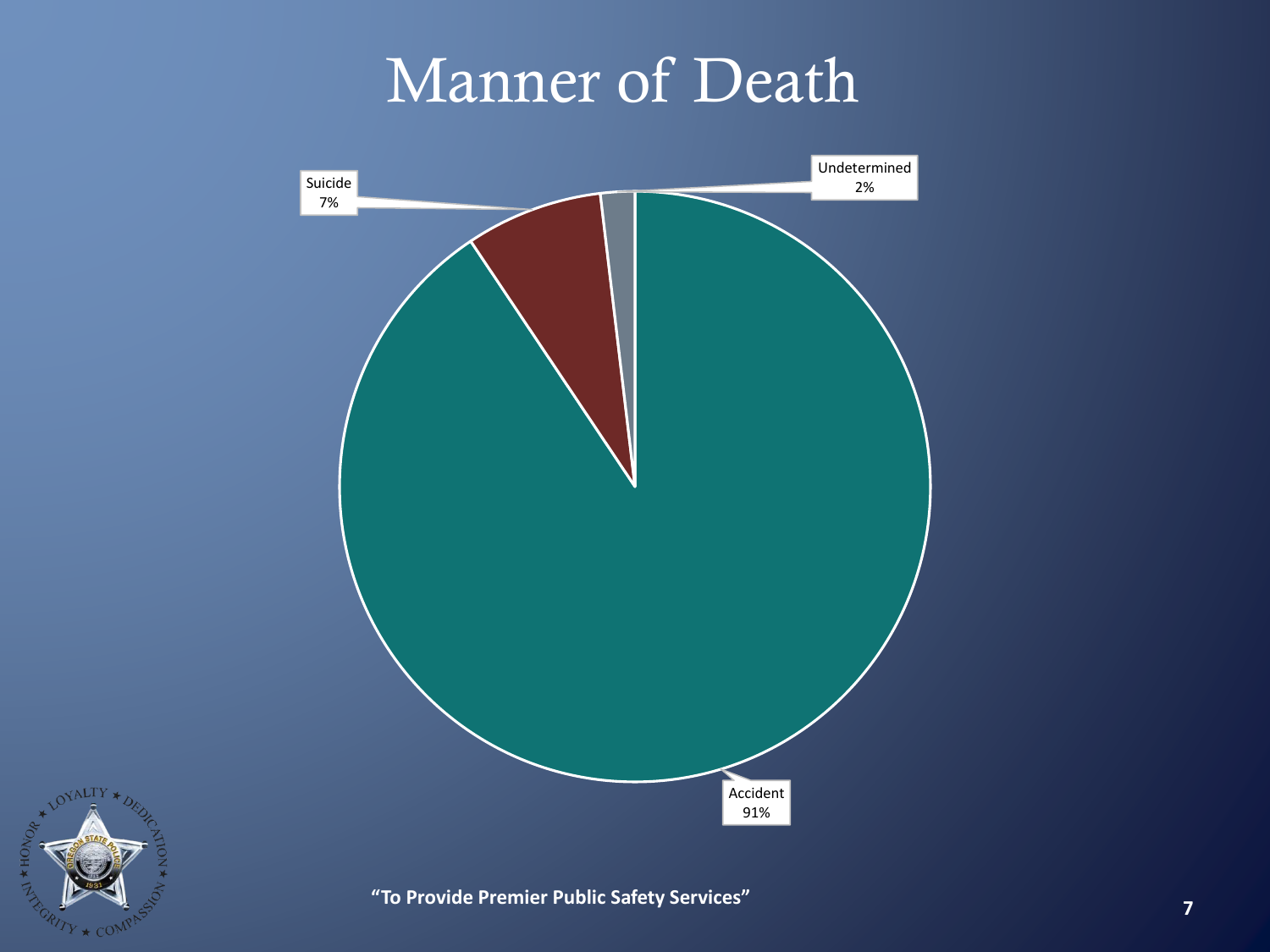# Gender Distribution



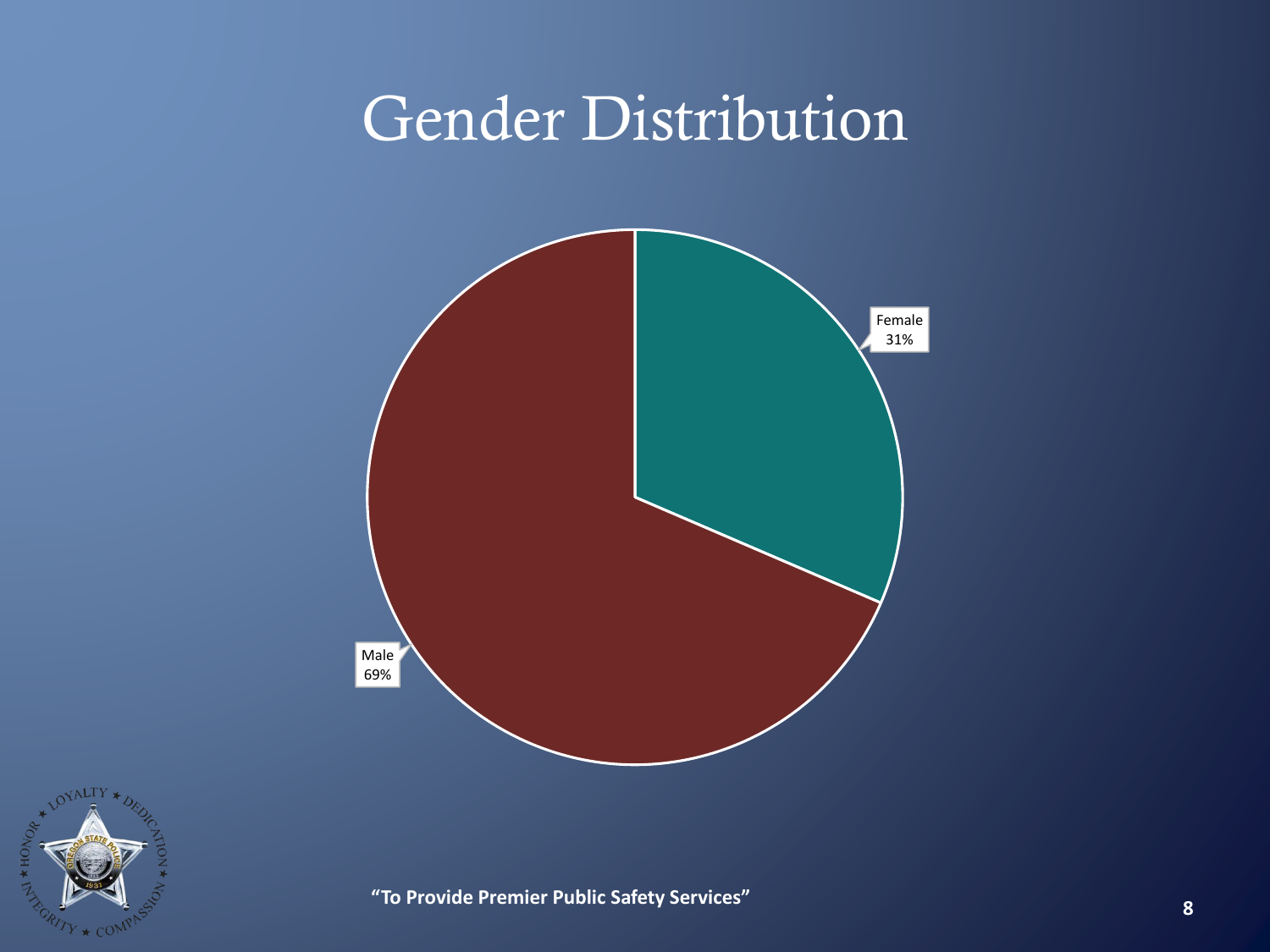# Age Distribution

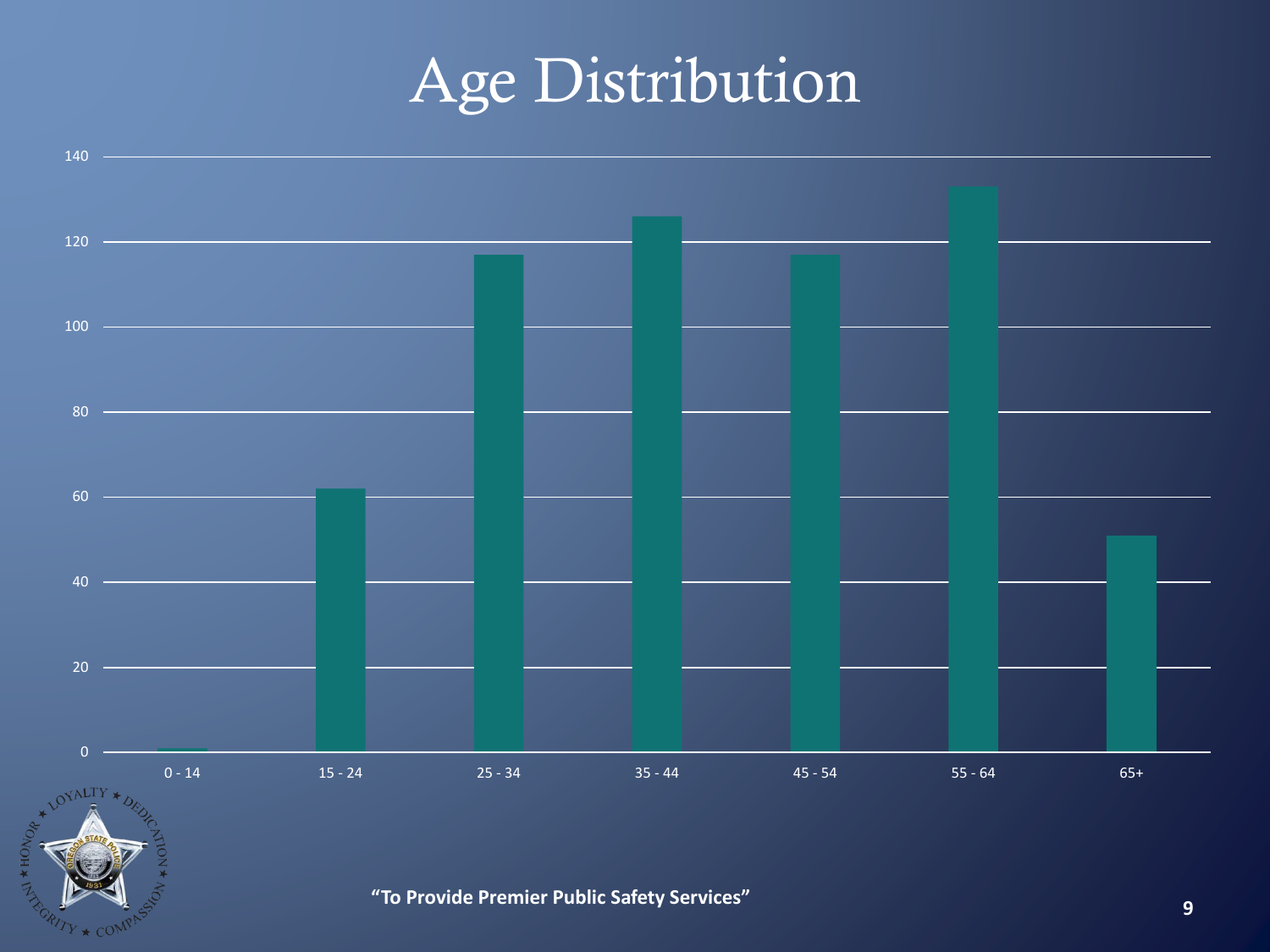#### Drug Deaths - Total



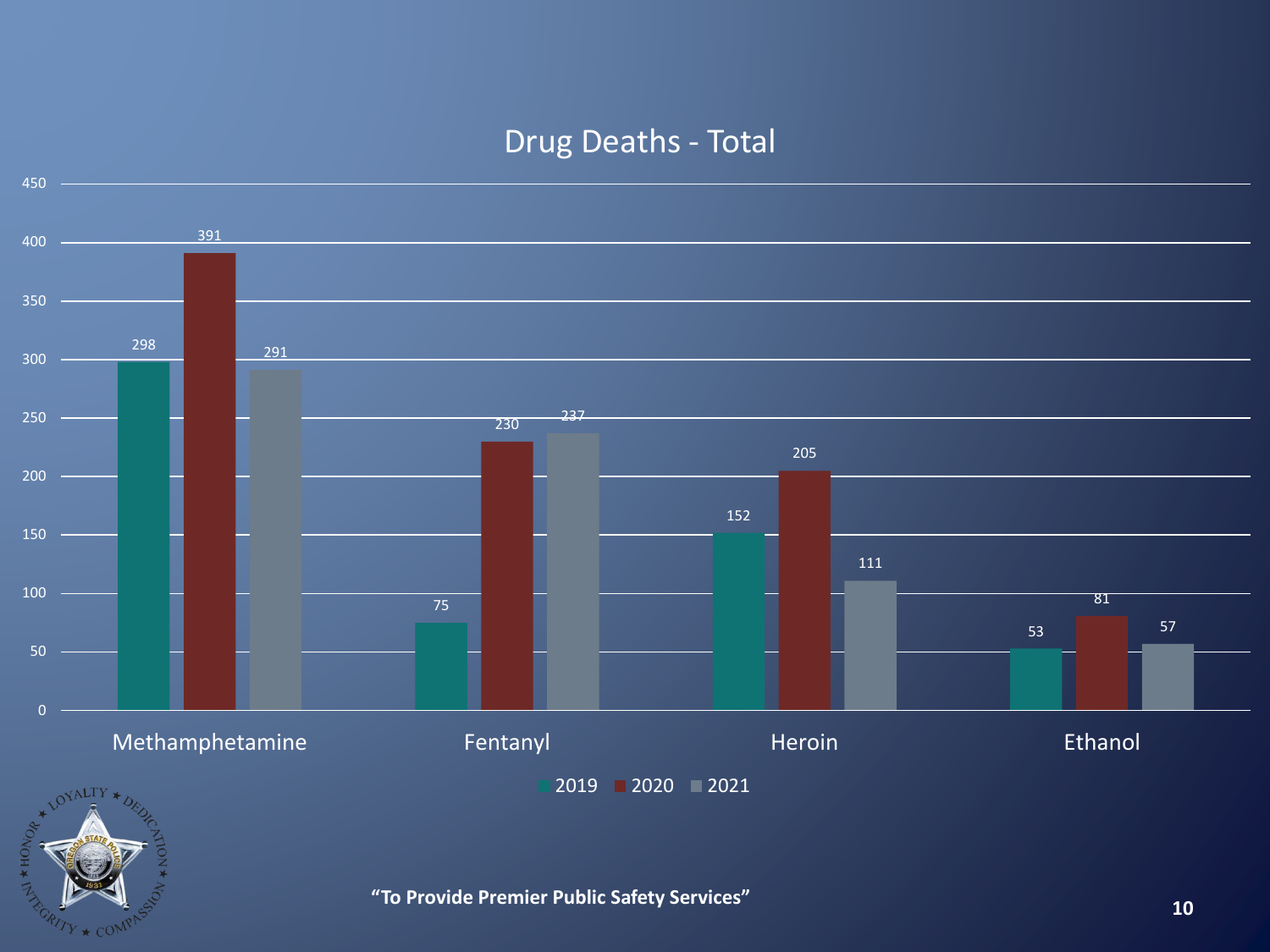#### Single Agent Drug Deaths



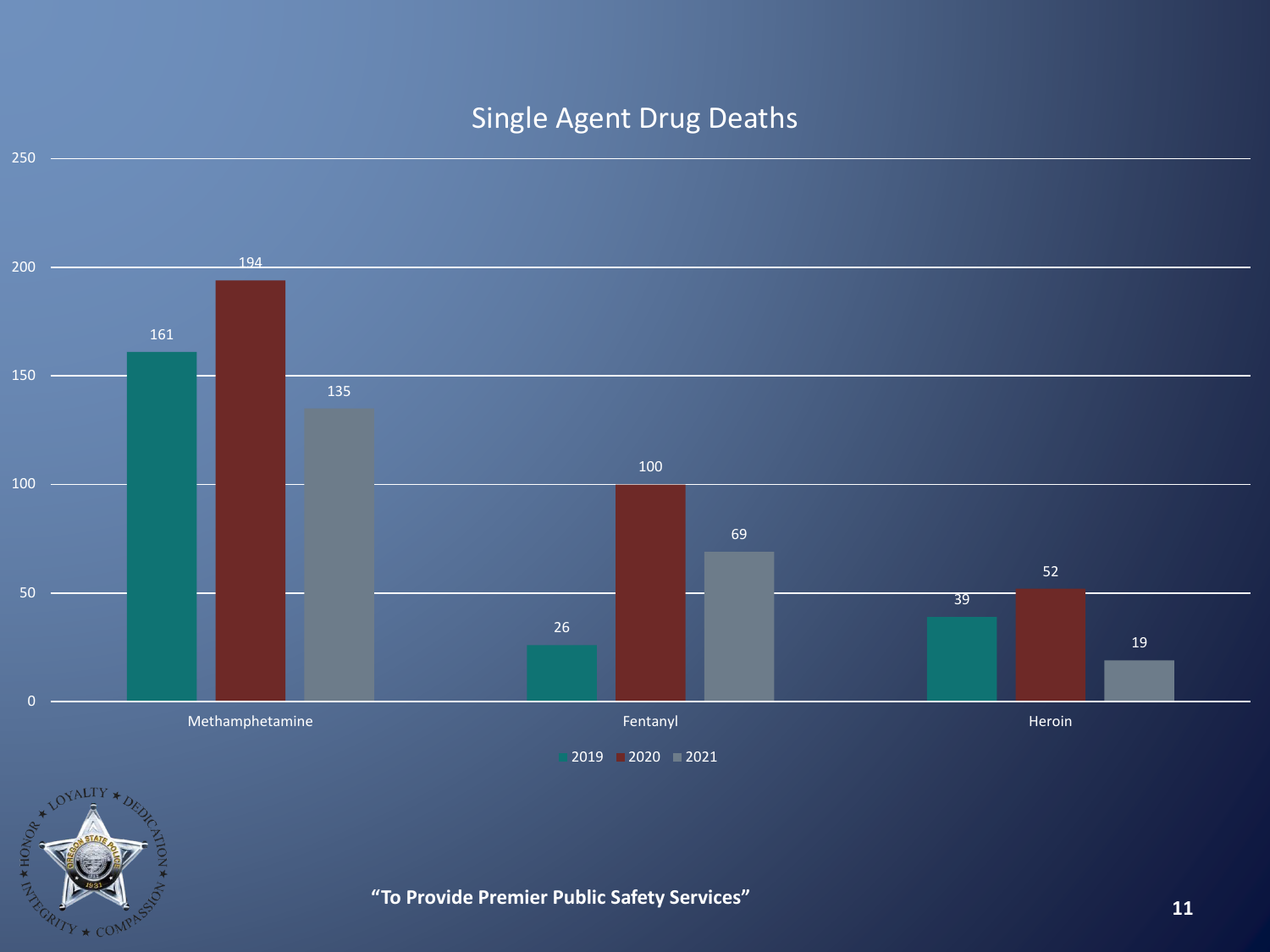### Multiagent Drug Deaths



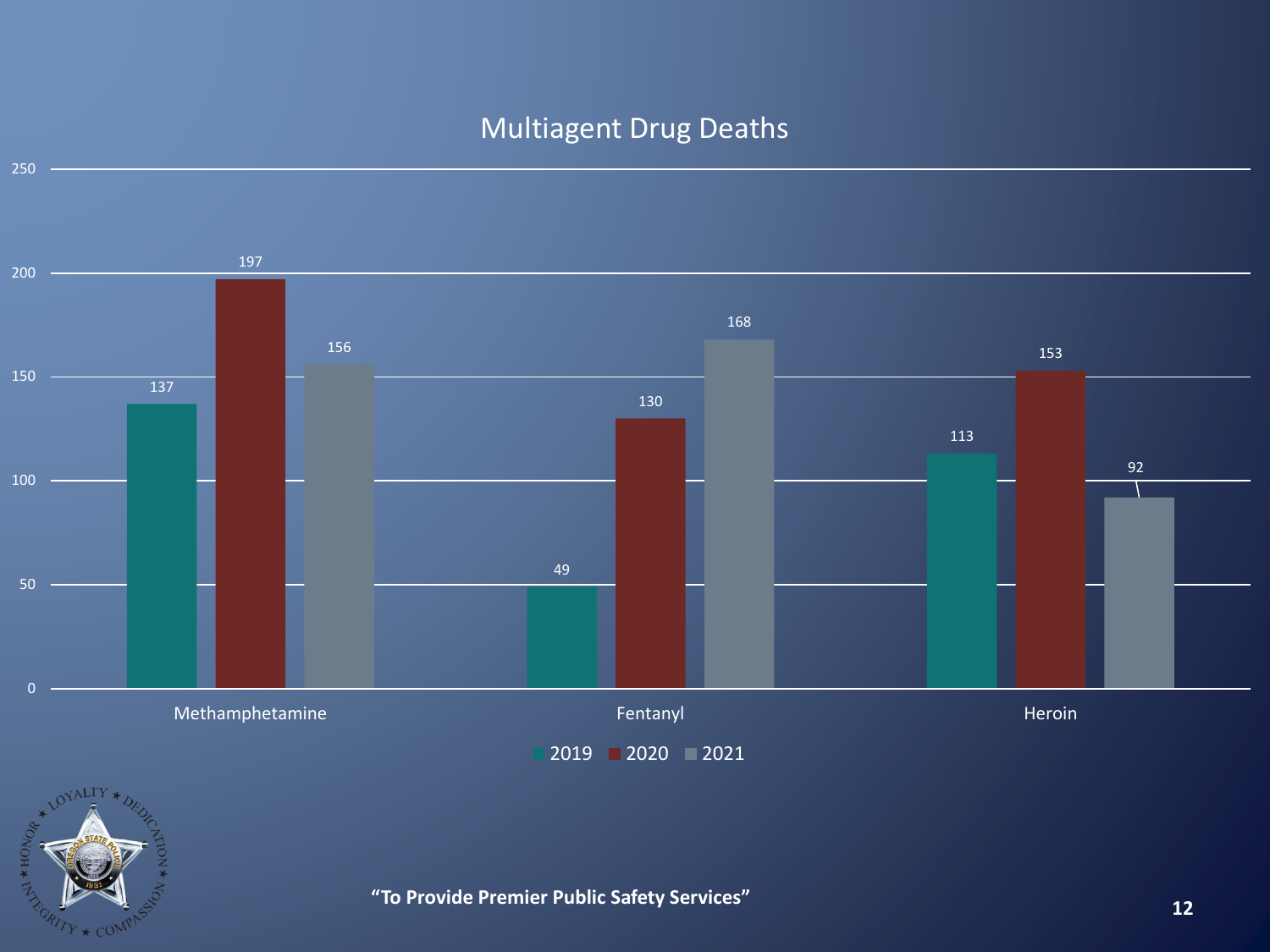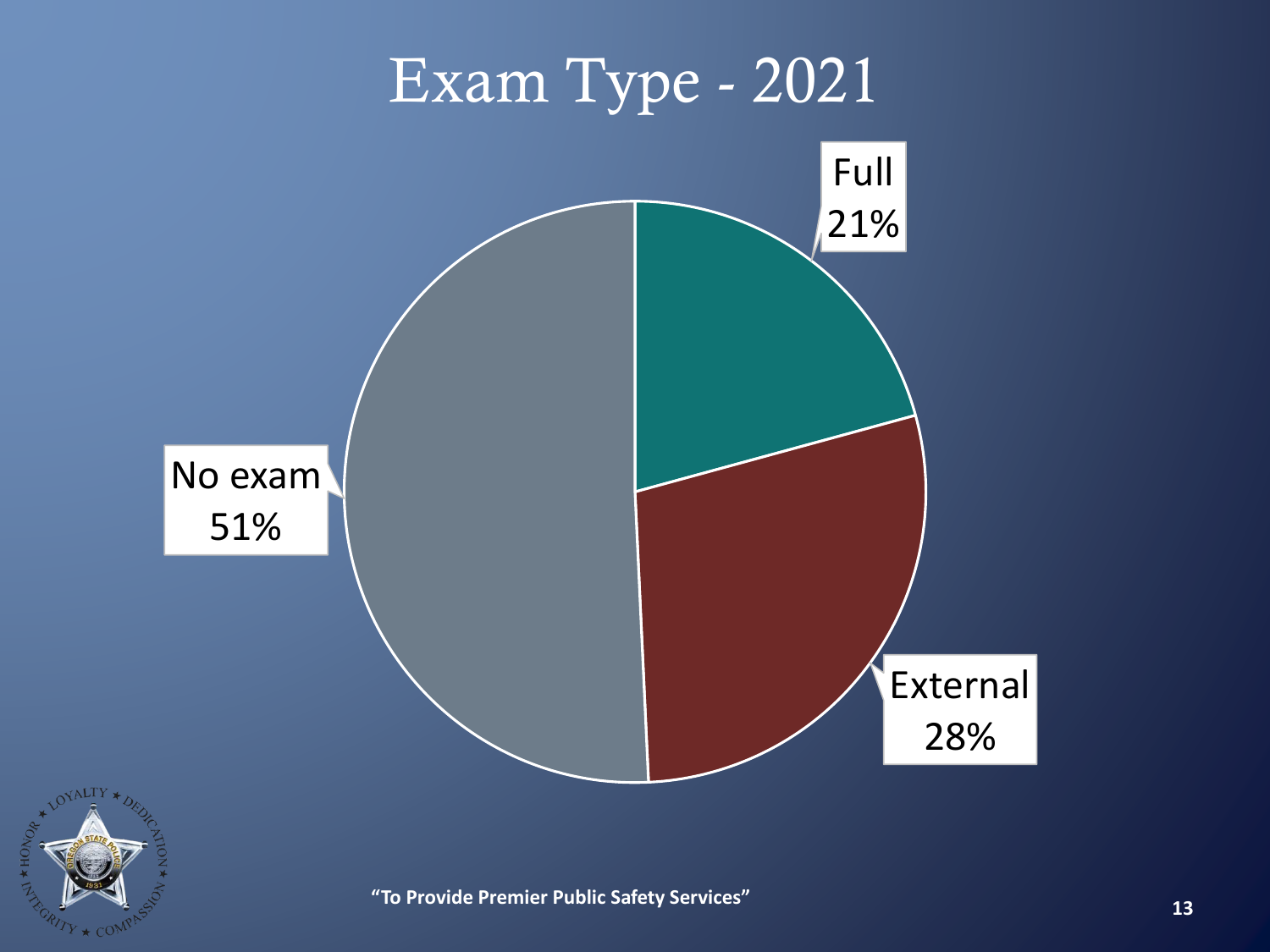### Ethanol-Related Deaths

Ethanol Deaths - Total

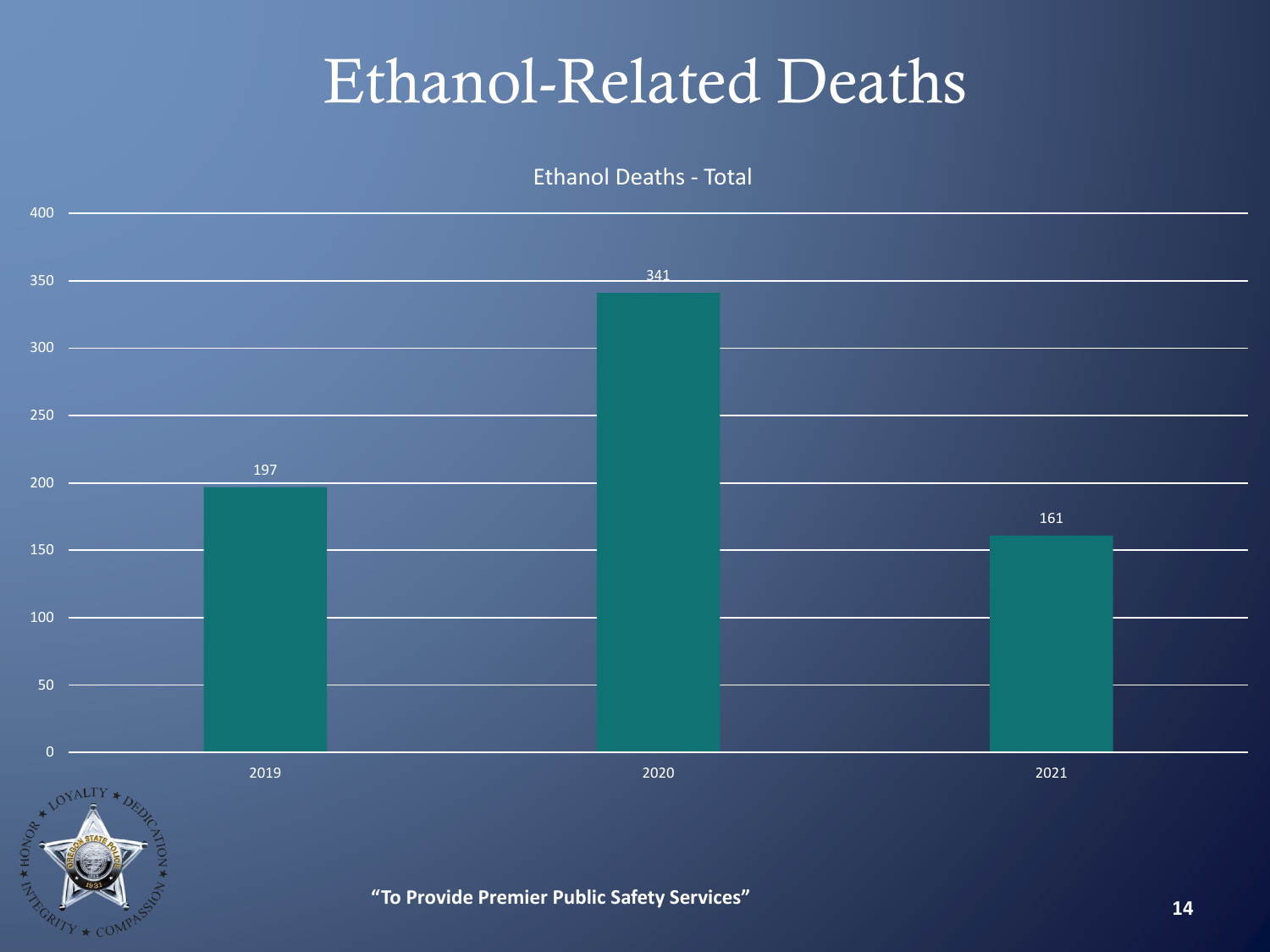# Ethanol-Related Deaths



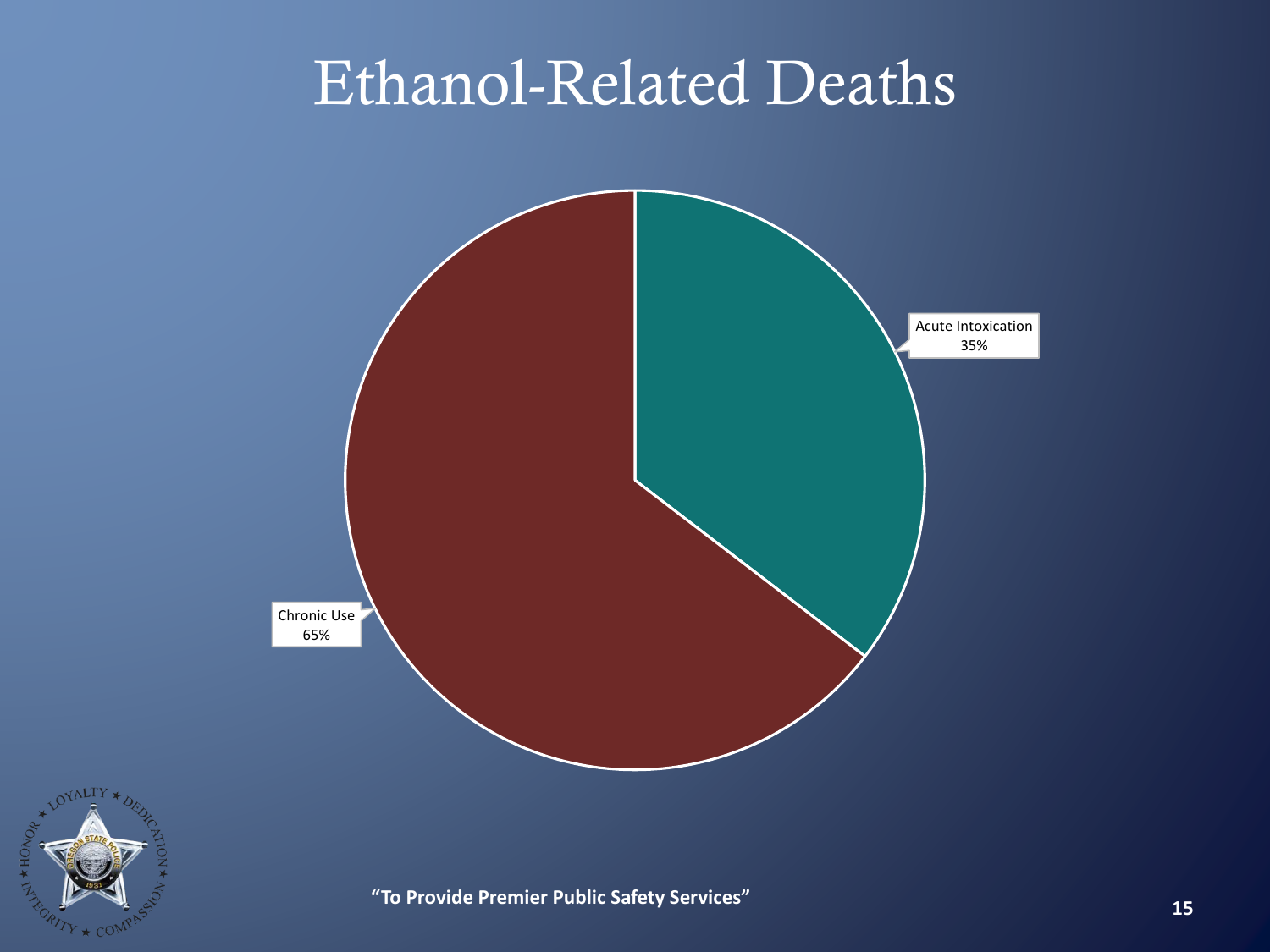

LOYALTY \*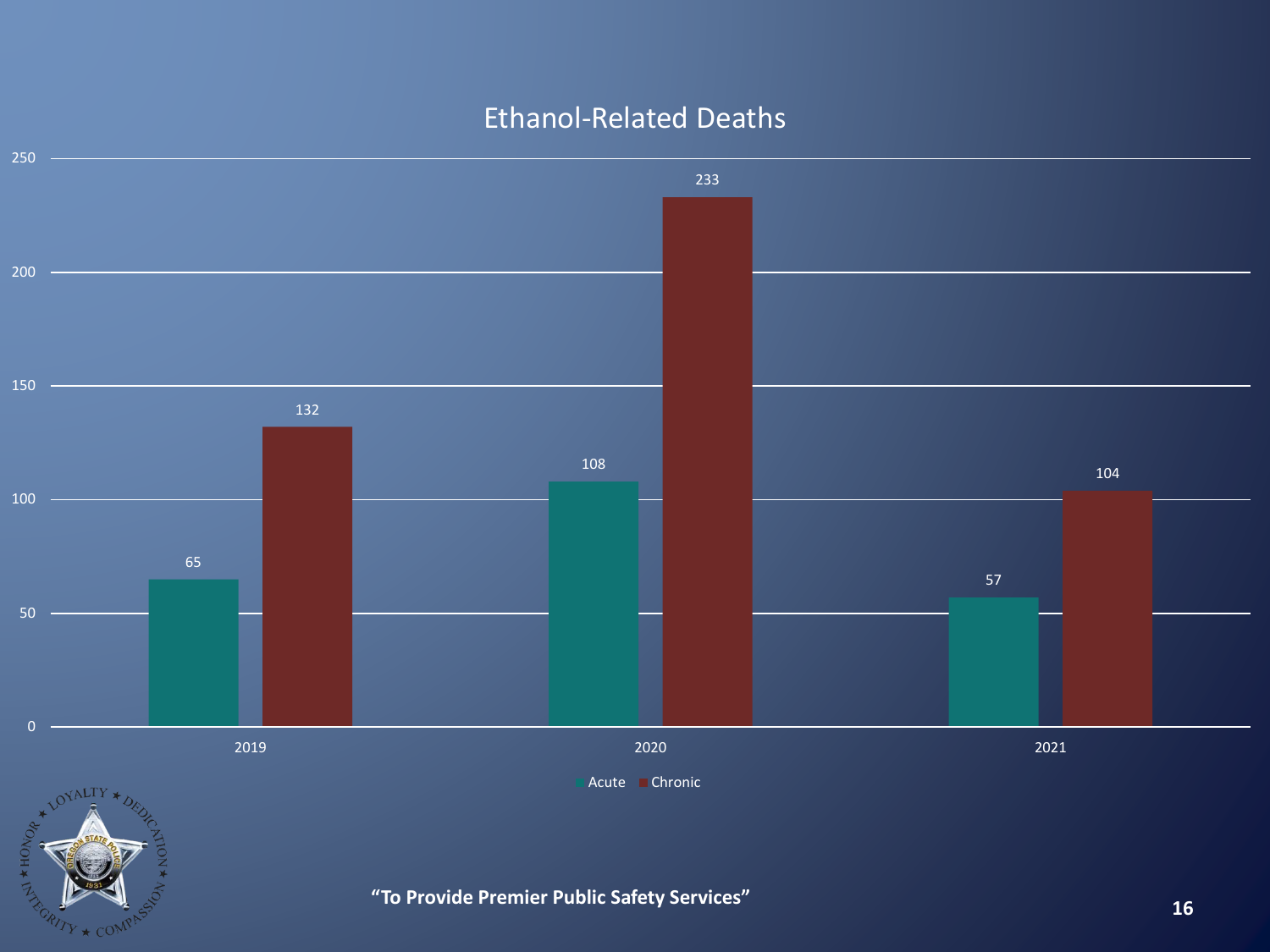### Acute Ethanol-Related Deaths